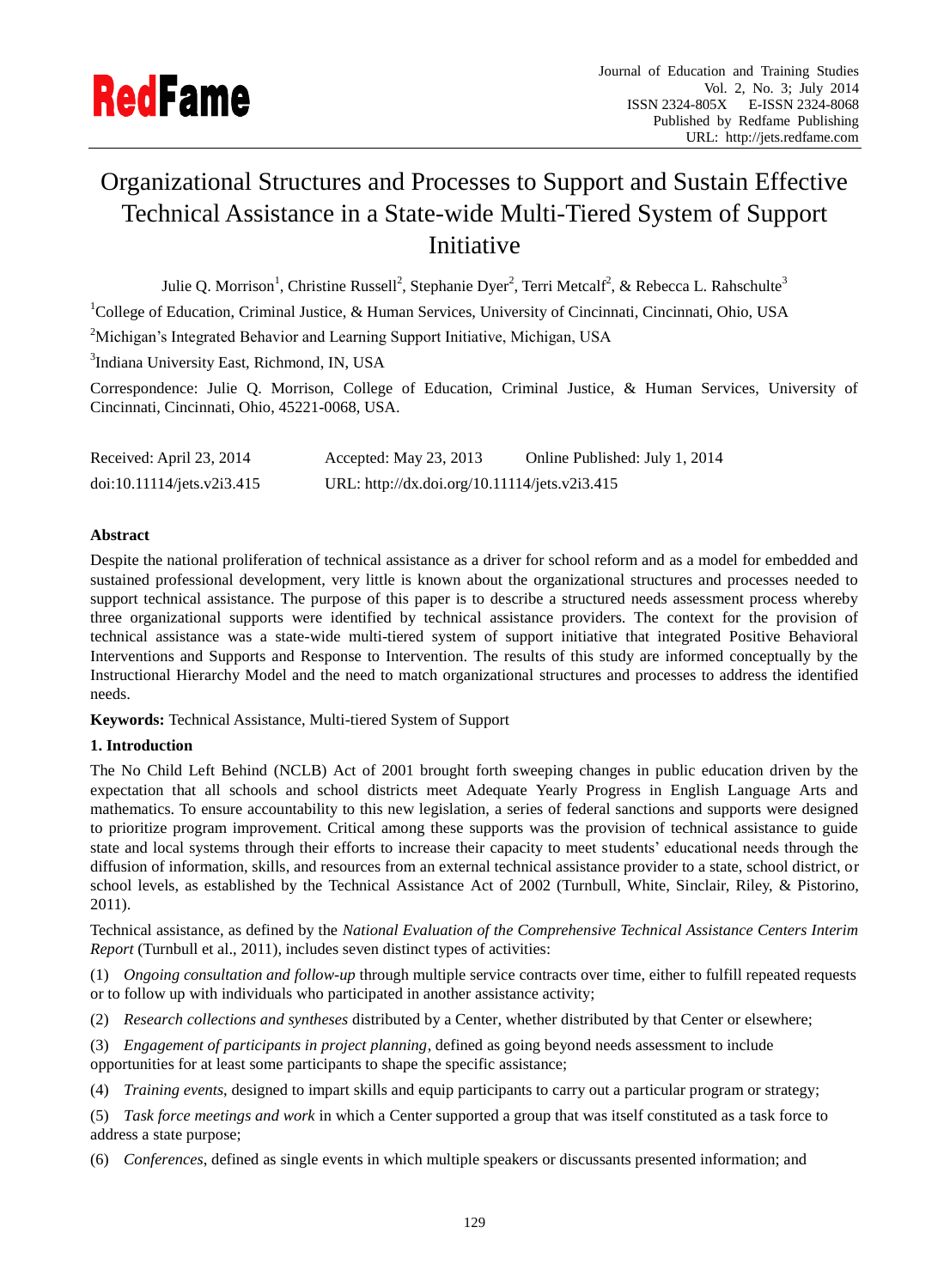(7) *Support for development of a formal plan to implement a program or policy*, where the Center supported work by participants in a state. (Turnbull et al., 2001, p. 41)

As characterized by these seven types of activities, technical assistance is uniquely broad and fluid in nature. To be effective, technical assistance must necessarily respond to and be shaped by the contextual needs of the schools and school districts served.

Within education, technical assistance has a central role in a wide variety of educational initiatives. Yet despite the national proliferation of technical assistance as a driver for school reform and as a model for embedded and sustained professional development, very little is known about the organizational structures and processes needed to maximize the effective provision.

## *1.1 The Multi-Tiered Systems of Support Framework*

The multi-tiered system of support framework is designed to meet the academic and behavioral needs of all students through the use of a continuum of instructional supports and targeted interventions of increasing intensity matched to student need. A multi-tiered system of support, such as the Positive Behavioral Interventions and Supports (PBIS) initiative, is a "decision making framework that guides the selection, integration, and implementation of the best evidence-based academic and behavioral practices for improving important academic and behavioral outcomes for all students" (OSEP Center on PBIS, 2009, p. 1). The core elements of a multi-tiered system of support include: (a) universal screening, (b) data-based decision making and problem solving, (c) continuous progress monitoring, (d) a continuum of evidence-based practices, and (e) a focus on fidelity of implementation (Sugai & Horner, 2009). As a multi-tiered system of support, both PBIS and Response to Intervention (RTI) feature the use of data-based decision making as central and essential to meeting students' needs.

A multi-tiered system of support (MTSS) represents a fundamental shift in how educators gather, monitor, and respond to data (Daly, Martens, Barnett, Witt, & Olson, 2007). Implementation of a MTSS requires change on many levels, with the most significant change focused on the professional practice of educators, administrators, and school-based related services professionals (Kratochwill, Volpiansky, Clements, & Ball, 2007). Technical assistance in support of the implementation of a MTSS model is multifaceted and includes training and ongoing consultation in the conceptual, methodological, and practical aspects of MTSS and the systemic change factors that influence the process of implementing any new innovation (Kratochwill et al., 2007). An emphasis on developing capacity to support educators in their implementation of MTSS is key to an understanding of the high quality technical assistance needed to support system change (Glover & DiPerna, 2007).

Given the critical role technical assistance plays in promoting the implementation of new innovations, technical assistance centers have been established on national, state, and local levels for a variety of initiatives. The National Technical Assistance Center on Positive Behavioral Interventions and Supports (PBIS) was established by the U.S. Department of Education, Office of Special Education Programs to provide schools and school districts with capacity-building information and technical assistance for the identifying, adopting, and sustaining school-wide PBIS/MTSS. The *Blueprint for School-Wide Positive Behavior Support Training and Professional Development* (Lewis, Barrett, Sugai, & Horner, 2010) was put forth by the National Technical Assistance Center on PBIS to guide schools, school districts, and regional/state level practitioners and technical assistance providers in designing evidence-based professional development for school-wide PBIS implementation. The essential features of professional development for school-wide PBIS includes (a) skill sets or knowledge trainers and coaches must master, (b) recommended professional development delivery or activities, (c) targets of school team training, and (d) measurable intended outcomes (Lewis et al., 2010). To build capacity for implementation across multiple levels of schools, school districts, and states/regions, professional development must encompass individuals who can serve capably in the roles of district coordinators, trainers, and technical assistance providers that are both internal and external to the school building. The expected content knowledge for technical assistance providers, according to the *Blueprint for School-Wide Positive Behavior Support Training and Professional Development* is presented in Table 1. For an integrated model addressing behavior and academic supports, the expected content knowledge for technical assistance providers would also include: (a) Knowledge of the core Response to Intervention principles and components; (b) Knowledge and skills necessary for using the core (Tier 1) curricula with 100% implementation accuracy; (c) Skills for administration, scoring, and interpretation of benchmarks for basic academic skills; (d) Knowledge and skills necessary for using the Tier 2 instructional materials with 90% or better implementation accuracy, and (e) Knowledge and skills necessary for weekly progress monitoring of students receiving Tier 2 instruction (Brown-Chidsey & Steege, 2005). It is recommended that state and regional cooperatives engage in a self-assessment process to determine their ability to provide training and technical assistance to support district implementation of a multi-tiered system of support (Lewis et al., 2010).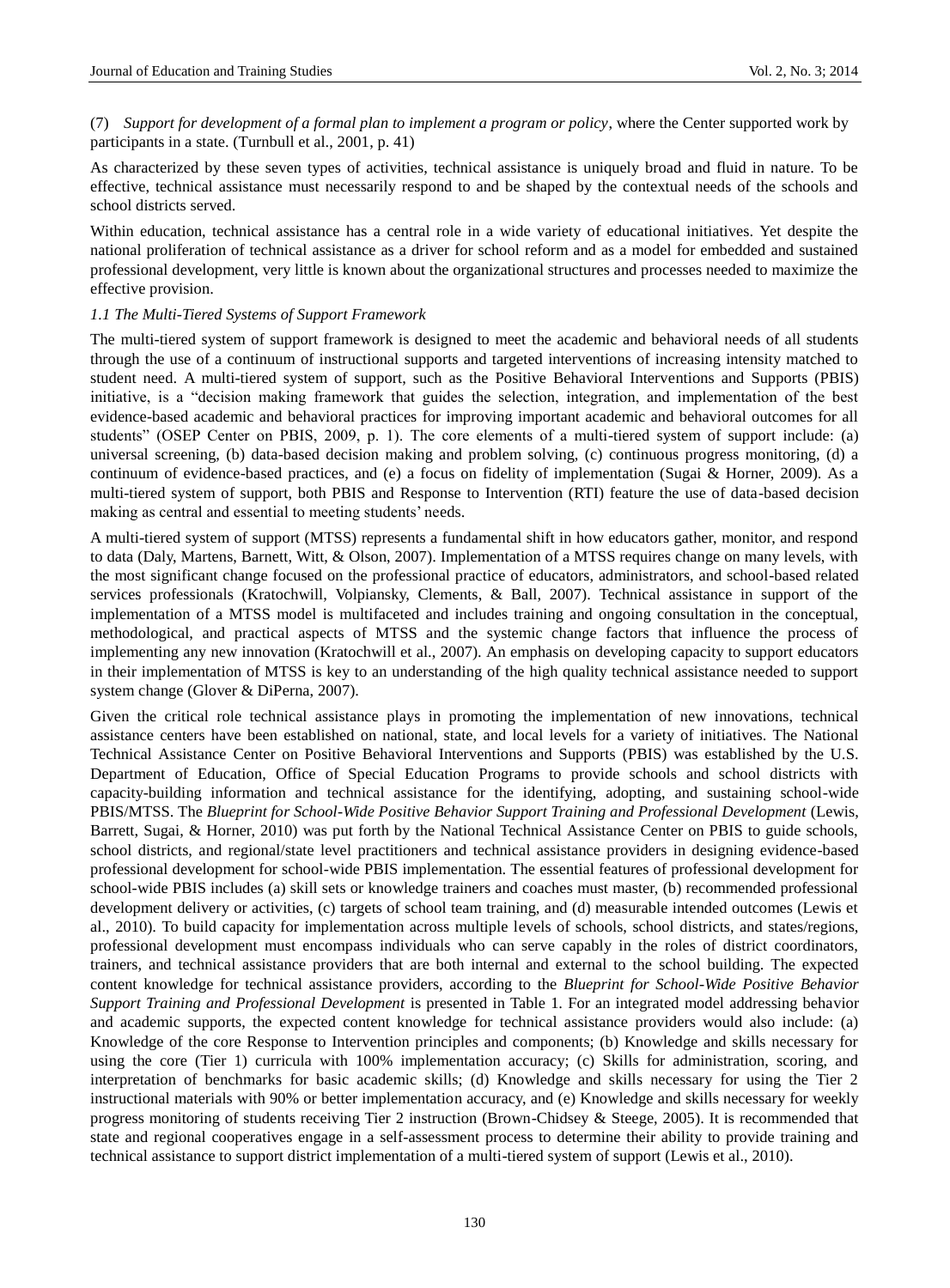|  | Table 1. Expected Content Knowledge for Technical Assistance Providers of School-wide PBS |  |  |  |
|--|-------------------------------------------------------------------------------------------|--|--|--|
|  |                                                                                           |  |  |  |

| Knowledge<br>Content                  | Multiple data collection systems<br>$\bullet$                                         |  |  |  |  |
|---------------------------------------|---------------------------------------------------------------------------------------|--|--|--|--|
| Pertaining to Universal               | Problem solving with data<br>$\bullet$                                                |  |  |  |  |
| (Tier I) Supports                     | School-wide PBS essential features<br>$\bullet$                                       |  |  |  |  |
|                                       | <b>Effective Instruction</b><br>٠                                                     |  |  |  |  |
|                                       | Classroom management<br>$\bullet$                                                     |  |  |  |  |
|                                       | Rules to inform adoption of practices<br>٠                                            |  |  |  |  |
|                                       | Model school examples<br>$\bullet$                                                    |  |  |  |  |
|                                       | Basics of Applied Behavior Analysis<br>٠                                              |  |  |  |  |
|                                       | PBS responses to problem behaviors<br>٠                                               |  |  |  |  |
|                                       | Meetings/Team roles<br>٠                                                              |  |  |  |  |
|                                       | Communication within building<br>٠                                                    |  |  |  |  |
|                                       | Consultation<br>٠                                                                     |  |  |  |  |
|                                       | Targeted technical assistance                                                         |  |  |  |  |
|                                       | Task analyze team generated universal practices for implementation<br>٠               |  |  |  |  |
|                                       | Codify practices into policy<br>$\bullet$                                             |  |  |  |  |
|                                       |                                                                                       |  |  |  |  |
| Knowledge<br>Content                  | Research data collection tools (e.g., School-wide Evaluation Tool (SET))<br>$\bullet$ |  |  |  |  |
| to Tier<br>Pertaining<br>$\mathbf{I}$ | Direct observation data at individual student level<br>$\bullet$                      |  |  |  |  |
| and Tier III Supports                 | <b>Advanced Applied Behavior Analysis</b><br>٠                                        |  |  |  |  |
|                                       | <b>Functional Behavioral Assessment</b><br>٠                                          |  |  |  |  |
|                                       | Social skill instruction<br>٠                                                         |  |  |  |  |
|                                       | Systematic (data-based) student identification for small groups/individual            |  |  |  |  |
|                                       | supports                                                                              |  |  |  |  |
|                                       | Student support team/process                                                          |  |  |  |  |
|                                       | Task analyze team generated small group/individual practices for                      |  |  |  |  |
|                                       | implementation                                                                        |  |  |  |  |
|                                       | Adapting universal systems to support generalization of small group/individual        |  |  |  |  |
|                                       | plans                                                                                 |  |  |  |  |
|                                       | Consult with other agencies/parents                                                   |  |  |  |  |
|                                       | Codify practices into policy                                                          |  |  |  |  |
|                                       |                                                                                       |  |  |  |  |

(Lewis et al., 2010, pp. 28-29)

# *1.2 The Instructional Hierarchy Model*

The Instructional Hierarchy model (Table 2) outlines the stages that an individual progresses through when learning a new skill, as well as, the changes in instructional practices that should accompany each stage of learning (Haring & Eaton, 1978). The four stages include: (a) acquisition, (b) fluency, (c) generalization, and (d) adaptation. Skill acquisition reflects the foundational knowledge and skills of a technical assistance provider previously identified in Table 1. Technical assistance providers demonstrate fluency when they are able to apply the foundational knowledge and skills accurately and link practitioners to resources in a fluid, expeditious manner. Generalization involves the skill proficiency needed to apply the foundational skills to a variety of settings and circumstances. Generalization for a technical assistance provider might include the ability to problem solve "on the fly" when recognizing that a school district is struggling with a particular aspect of service delivery.

|  |  | Table 2. The Instructional Hierarchy (Haring & Eaton, 1978) |  |  |  |  |
|--|--|-------------------------------------------------------------|--|--|--|--|
|--|--|-------------------------------------------------------------|--|--|--|--|

| Acquisition    | Individual has begun to learn how to complete the target skill correctly, but is not yet<br>accurate or fluent in skill use.                                                                                                              |
|----------------|-------------------------------------------------------------------------------------------------------------------------------------------------------------------------------------------------------------------------------------------|
| Fluency        | Individual is able to complete the target skill accurately, but works slowly.                                                                                                                                                             |
| Generalization | Individual is accurate and fluent in using the target skills, but does not typically use it<br>in different settings or circumstances.                                                                                                    |
| Adaptation     | Individual is accurate and fluent in using the skill and is able to use the skill in many<br>settings and circumstances. However, the individual is not yet able to modify or adapt<br>the skill to fit novel task demands or situations. |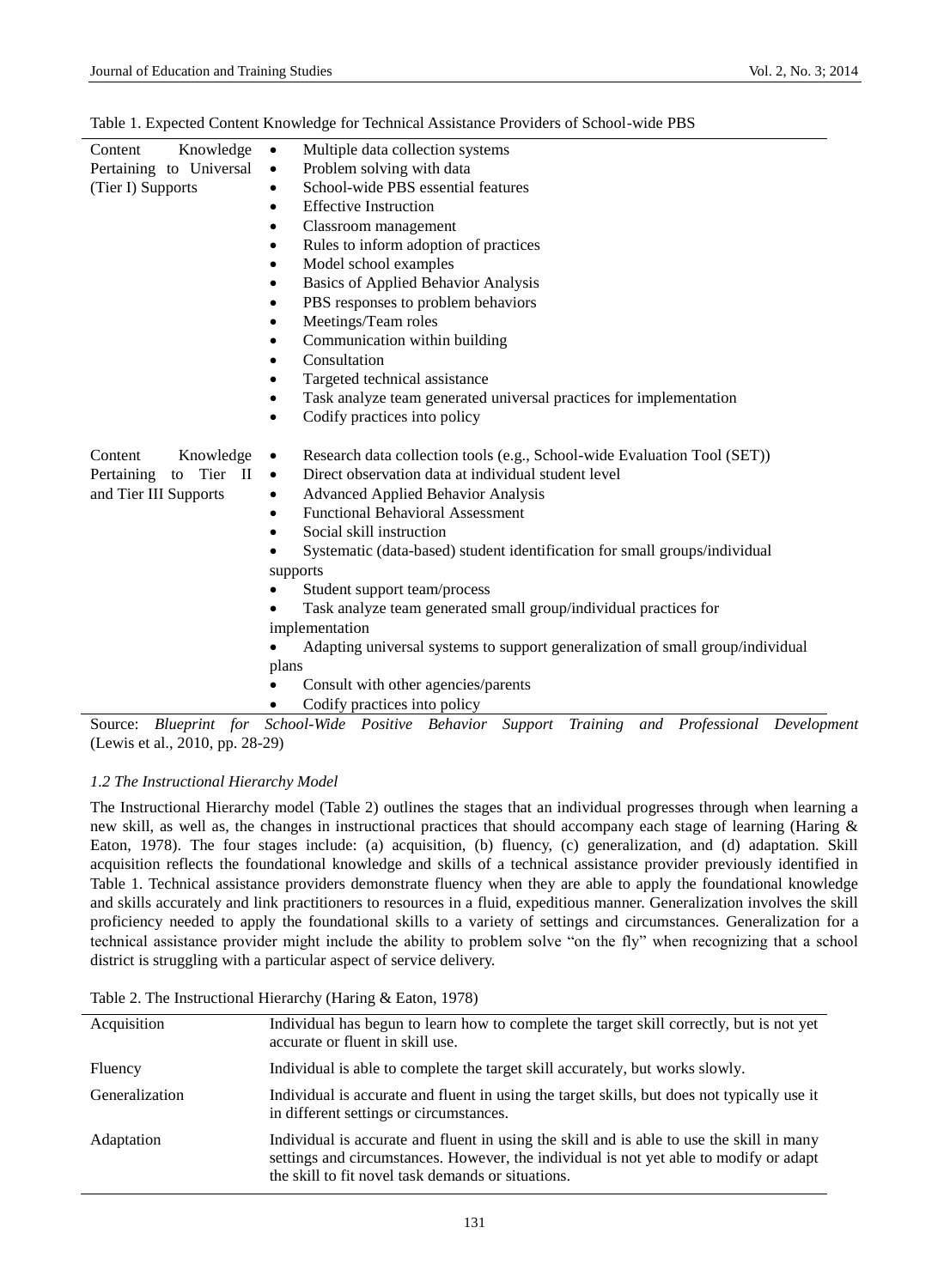Adaptation involves the technical assistance provider's ability to initiate modifications to MTSS implementation to meet the demands of a unique local context (e.g., different school environment, student demographics, availability of resources, etc.). Mutual adaptation, or modifying aspects of the initiative to fit the local context, might also yield benefits, in contrast to an emphasis on replication, in which scaling up (i.e., increasing the number of schools involved in the initiative) occurs without regard for the local context (Coburn, 2003; Datnow, Hubbard, & Mehan, 2002; Hubbard & Mehan, 1999; Stringfield & Datnow, 1998).

Understanding skill proficiency within this learning hierarchy informs the design of organizational supports required to advance targeted skills to the next stage. For example, during the initial acquisition stage, instructional procedures should utilize demonstration, modeling, and cueing in combination with performance feedback (Haring & Eaton, 1978). Practice is essential for skill development at the fluency stage, with research indicating that at least 70% of the allotted instructional time be devoted to skill practice (Binder, 1996). Building generalization involves structured opportunities to practice the skill over time, across a wide variety of possible settings and circumstances, and with the expectation that other related skills may also be strengthened (Stokes & Baer, 1977). Adaptation requires skill proficiency and knowledge of the relevant content, contexts, and processes in order to identify the core elements of a skill and modify its use in response to novel settings and situations (Haring & Eaton, 1978). Facilitating adaptation involves guidance and specific feedback regarding the type and degree of modifications permissible within the parameters of implementation fidelity.

Given that technical assistance providers serve to promote knowledge and skill acquisition, fluency, and generalization among the practitioners they support, the technical assistance providers have already achieved skill acquisition, fluency, and generalization relevant to the knowledge and skills they promote. The most advanced level in the Instructional Hierarchy, however, presents unique challenges for technical assistance providers as they seek to adapt established content and skills to fit novel situations.

## **2. Method**

#### *2.1 Participants and Setting*

The participants for this study included 10 of the 10 Technical Assistance Providers (TAPs) who served in Michigan's Integrated Behavior and Learning Support Initiative (MiBLSi) in Year 1 of the study. The participants included 9 females and 1 male. All of the participants were White. A resume review conducted for a parallel study indicated the majority of the TAPs (57%) had a professional background as school psychologists, followed by special educators (29%), and a reading specialist (14%) (VanDeusen-MacLeod, 2013). Six of the TAPs also submitted an independent written response as part of the verification process, for a response rate of 60%. All 10 of the TAPs participated in the focus group conducted at the end of the study for the purposes of debriefing and further verification. In Year 2, 9 of the 10 TAPs continued in their role as a technical assistance provider for the initiative. In this second year of the study, 9 of the 9 remaining TAPs (100%) participated in the individual telephone interviews, verification process, and focus group. The Year 2 participants included 8 females and 1 male. All of the participants were White.

#### *2.2 Research Design and Procedures*

This study employed a descriptive research design using qualitative data gathered in two phases to compile, summarize, and verify the perceptions of the TAPs regarding their organization's structure and function and their professional development needs. In the first phase of data collection, individual interviews were conducted by an external evaluator via telephone. The interview questions were provided to the TAPs in advance of the scheduled interview. TAPs were also provided assurances that their individual responses would remain anonymous and their confidentiality would be preserved. In the second phase of data collection, the TAPs were given a written summary of the individual telephone interview transcripts and asked to verify the summary by providing a written response. Focus groups were conducted by the external evaluator with the TAPs and separately with members of two other units within the organization (i.e., Professional Learning Unit, Evaluation and Research Unit) to elicit responses to the summary generated by the interviews and verification process. This two-phase data collection process first implemented in Year 1 was replicated in Year 2, with one exception. In Year 2, the TAPs asked to provide one collective written response as part of the verification process rather than submit individual, independent responses as they did in Year 1.

#### *2.3 Measures and Analyses*

*Telephone Interview Protocols: Year 1 and Year 2.* The semi-structured telephone interview protocol for Year 1 was comprised of two open-ended questions: (a) "What expectations did you have for the new organizational structure in terms of your role, your work, and the roles and responsibilities of others?" and (b) "How have your actual experiences pertaining to your role and work compared to your expectations for your role and work within the new organizational structure? How well is the structure working?" The semi-structured interview protocol for Year 2 was comprised of four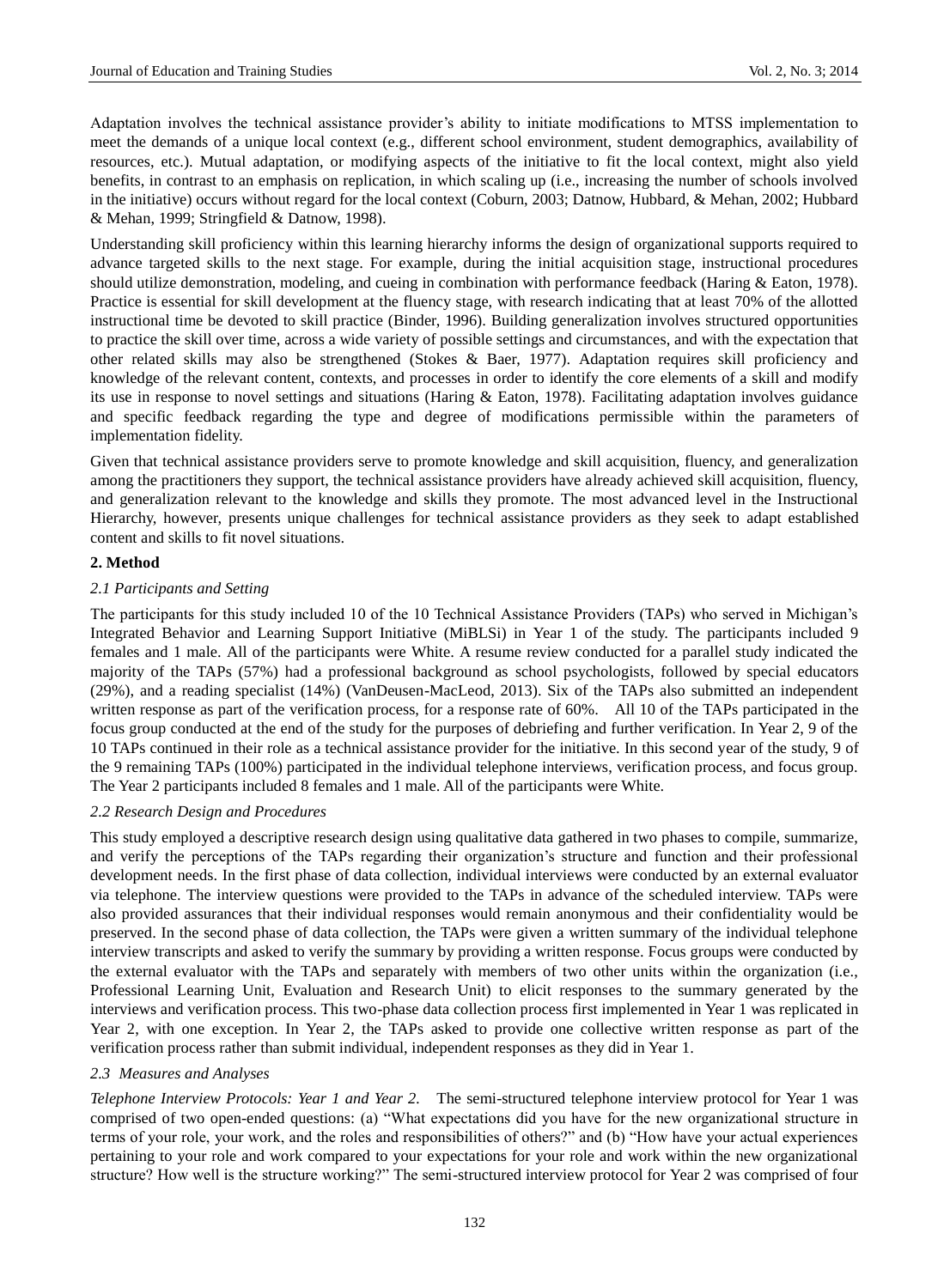open-ended questions: (a) What are the greatest successes of MiBLSi this year?" (b) "How well does your unit, the Technical Assistance Unit function?" (c) "From your perspective, how well do the Professional Learning Unit, Evaluation & Research Unit function? Describe the level of collaboration between the units." (d) "What are some of the areas of needed improvement to make MiBLSi more effective and more efficient?"

*Verification Process Prompt.* The verification process included a statement regarding the major themes emerging from the synthesis of the telephone interviews, followed in Year 1 by the prompt: "To what degree do you judge each of these factors to be an obstacle to the MiBLSi mission to promote a Multi-Tiered System of Support at the district level? In other words, which of these factors do you consider to be obstacles and why? Which of these factors are not obstacles based on your experiences and why?" The results of the data compilation and verification process were then shared in a focus group structure to elicit clarification and elaboration. In Year 2, the TAPs were presented with the major themes emerging from a synthesis of the telephone interview data and asked to respond to the following prompt: "To what degree do you agree with the content and tone reflected in the Summary and why?

Are there any additional insights you could share to elaborate on, clarify, or refine the information provided in the Summary?"

Content analysis was used to analyze qualitative data obtained from telephone interviews and written responses provided by the TAPs. Through content analysis, key concepts reflecting emerging themes were identified and coding categories were generated (Patton, 2002). Through the coding process, qualitative data were sorted and defined into categories. Codes were defined and redefined throughout the analysis process as themes emerged. Analyst triangulation, involving the use of two individuals independently analyzing the same qualitative data and comparing their findings, was used to ensure the credibility of both the procedures and the conclusions.

## **3. Results**

Three themes emerged from the needs assessment process conducted with the TAPs across both Year 1 and Year 2. The three themes included: (a) structures and processes for communication and problem solving, (b) clarifying the roles of the TAP within the organization, and (c) promoting fidelity of implementation among diverse school districts by balancing implementation fidelity and customization.

## *3.1 Structures and Processes for Communication and Problem Solving*

Structures and processes for effective, timely communication in support of problem solving emerged as a primary theme in Year 1 and 2. Through the structured needs assessment process, TAPs expressed an interest in (a) increasing two-way communication between the content developers and the TAPs, (b) formalizing a process for the provision of feedback when a need is identified in the field, and (c) increasing peer-to-peer communication among the TAPs to share ideas (i.e., "What are things you are doing to support districts?") and resolve challenging situations.

## *3.2 Clearly Defined Roles of Technical Assistance*

In many organizations, technical assistance providers play crucial roles in translating the knowledge they helped develop into practice in applied settings. Yet, within an organization where technical assistance providers are not also part of the development of the content knowledge it delivers, a certain degree of the provider's professional autonomy may be lost. TAPs participating in the structured needs assessment expressed a lack of clarity about their role and the sense that their contribution to the initiative were diminished for not having an opportunity to shape the content knowledge focus of their technical assistance. A primary theme among the TAPs was a recognition that their professional identity and potential contributions to shaping content knowledge and its diffusion was short-changed by a lack of clarity surrounding their role in initiating, revisiting, and revising content modules to best serve practitioners' needs. In both Year 1 and Year 2, TAPs acknowledged on-going efforts to clarify the roles and responsibilities of individuals within the organization and to bridge a potential divide between the content development and technical assistance units. The primary recommendation emerging from the needs assessment process was to create opportunities for TAPs to engage in a productive dialogue regarding their role in identifying innovative strategies to match complex content knowledge to the most effective form of delivery to meet the diverse needs of consumers at all levels with respect to content, context, and process.

## *3.3 Promoting Fidelity of Implementation Among Diverse School Districts by balancing Implementation Fidelity and Customization*

The final theme emerging from the needs assessment process was a need for greater clarity regarding the balance between implementation fidelity and customization. Intensive Technical Assistance was defined by Fixsen, Blase, Horner, and Sugai (2009) as the technical assistance provider taking, "responsibility for providing information and necessary supports and for doing whatever it takes to assure intended outcomes occur in a timely and effective manner" (p. 1). Attending to the local context is critical to the technical assistance provider's role in supporting the attainment of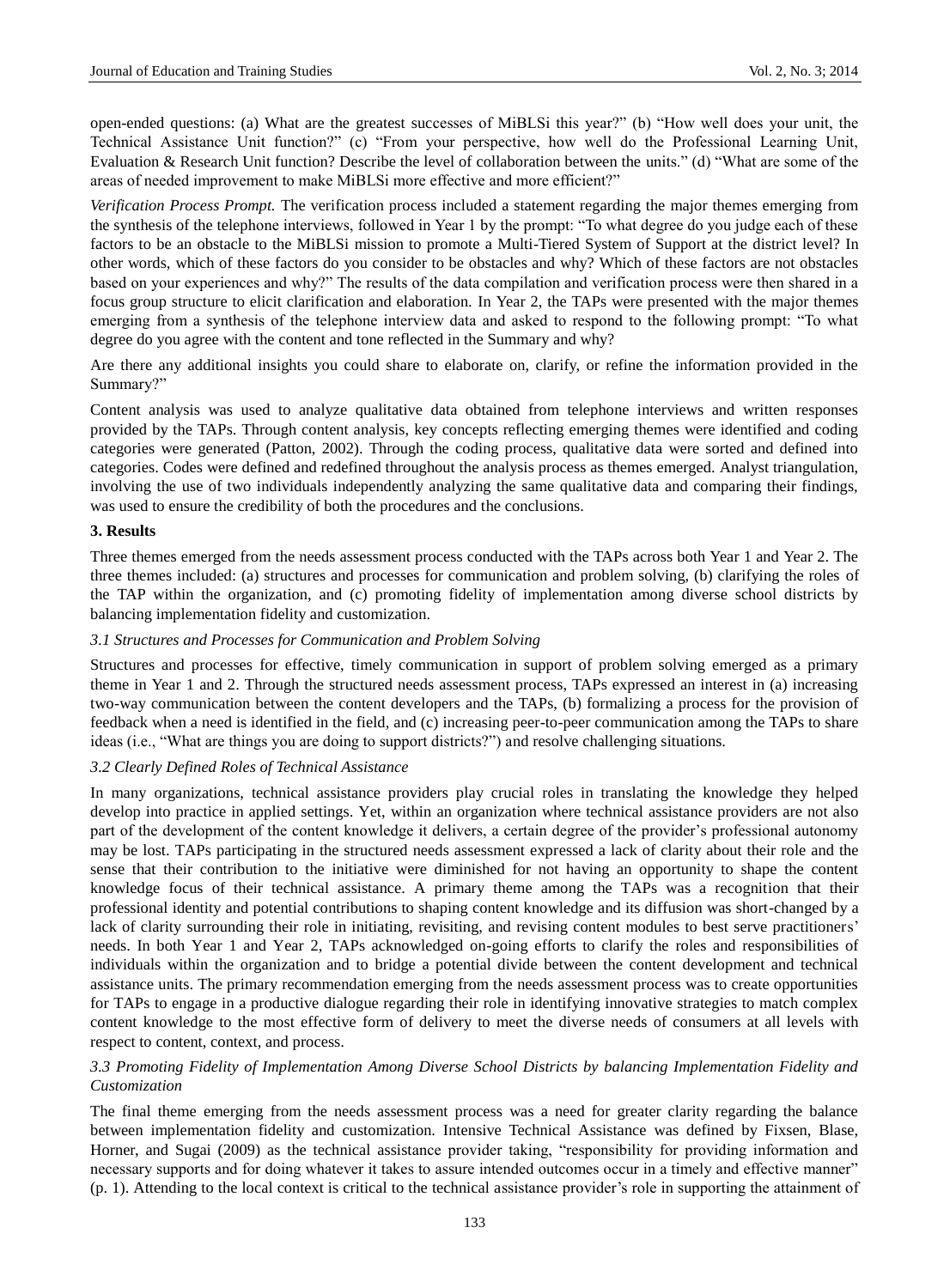intended outcomes through promoting the implementation of a standard model. As part of the structured needs assessment process, several TAPs shared that this tension between contextualizing a MTSS for local implementation and the need to preserve the fidelity of implementation put them at odds with an unwavering focus on implementation fidelity. Balancing the tension between fidelity to the model and the realities of the local capacity for systems change is one of the most challenging aspects of technical assistance. Through the needs assessment process, TAPs expressed a desire for dialogue and decision rules regarding levels of acceptable variation in implementation warranted at each stage of implementation to meet the individualized conditions within each school district. Equipped with a more explicit, data-driven understanding of what constitutes appropriate customization, TAPs would be able to maximize their vantage points of being closest to the front line of implementation to bridge the gap between research and practice.

Taken together, the results of the structured needs assessment identified four recommendations for strengthening organizational structures and processes to support and sustain effective technical assistance (See Table 3). A call for strengthening communication structures and processes (i.e., collaboration, feedback, structured problem solving, and peer consultation) is common among all four recommendations.

Table 3. Organizational Structures and Processes to Support Effective Technical Assistance

- Increase communication and collaboration between content developers and technical assistance providers (i.e., the engineers that design the plane and the pilots who fly it).
- II. Formalize a process for the provision of feedback from the technical assistance providers and the rest of the organization
- III. Establish a structured problem-solving process data-driven decision rules regarding levels of acceptable variation in implementation warranted at each stage of implementation to meet the individualized conditions within each school district.
- IV. Increase peer consultation (i.e., professional learning communities or networks) among technical assistance providers to share locally-determined solutions, resolve challenging situations, and clarify the professional role of a technical assistance provider in supporting implementation to meet the diverse needs of consumers with respect to content, context, and process.

In sum, the results of the study indicated the need for structures and processes for communication and problem solving, greater clarity regarding the roles of the TAP within the organization, and additional guidance in balancing implementation fidelity and customization. Through the needs assessment process, the TAPs described possible solutions and/or ideal practices that formed the basis of four recommendations. Although the four recommendations specifically address the needs identified by the TAPs in this initiative, they have relevance to the structures and processes needed to support technical assistance in a wide range of initiatives.

## **4. Discussion**

Several theories exist to describe the processes by which knowledge leads to action in applied settings. Knowledge-for-action theories include theories that: (a) anticipate the knowledge will be altered based on the local context (translation theory), (b) predict practitioner behaviors will to lead to alternative, adapted skills (transfer theory), and (c) emphasize the spread of knowledge, which may or may not lead to changes in practitioner behaviors (diffusion theory) (Ottoson, 2009). In contrast, implementation theory posits a one-way, top-down movement of knowledge with high-fidelity practitioner behaviors as the intended outcome. Implementation theory recognizes that contextual differences and influences will shape the movement of knowledge to action, but the core components of the innovation will need to be implemented with fidelity (Fixsen, Naoom, Blase, Friedman, & Wallace, 2005). Technical assistance plays a critical role in promoting high-fidelity practitioner behaviors as informed by implementation theory and research.

Despite recent advancements in the prominence of technical assistance, in the form of on-going, site-based training, coaching, and consultation within education, very little is known about support needed to maximize the effectiveness of technical assistance providers. This study examined the self-identified organizational supports needed for technical assistance providers serving a state-wide multi-tiered system of support initiative (MTSS) using the Instructional Hierarchy model as a conceptual framework. The Instructional Hierarchy model provided a reasonable fit given that technical assistance providers have recognized expertise that would be reflected in mastery of the acquisition, fluency, and generalization stages of the hierarchy. Although advancements in the field (e.g., promising practices, information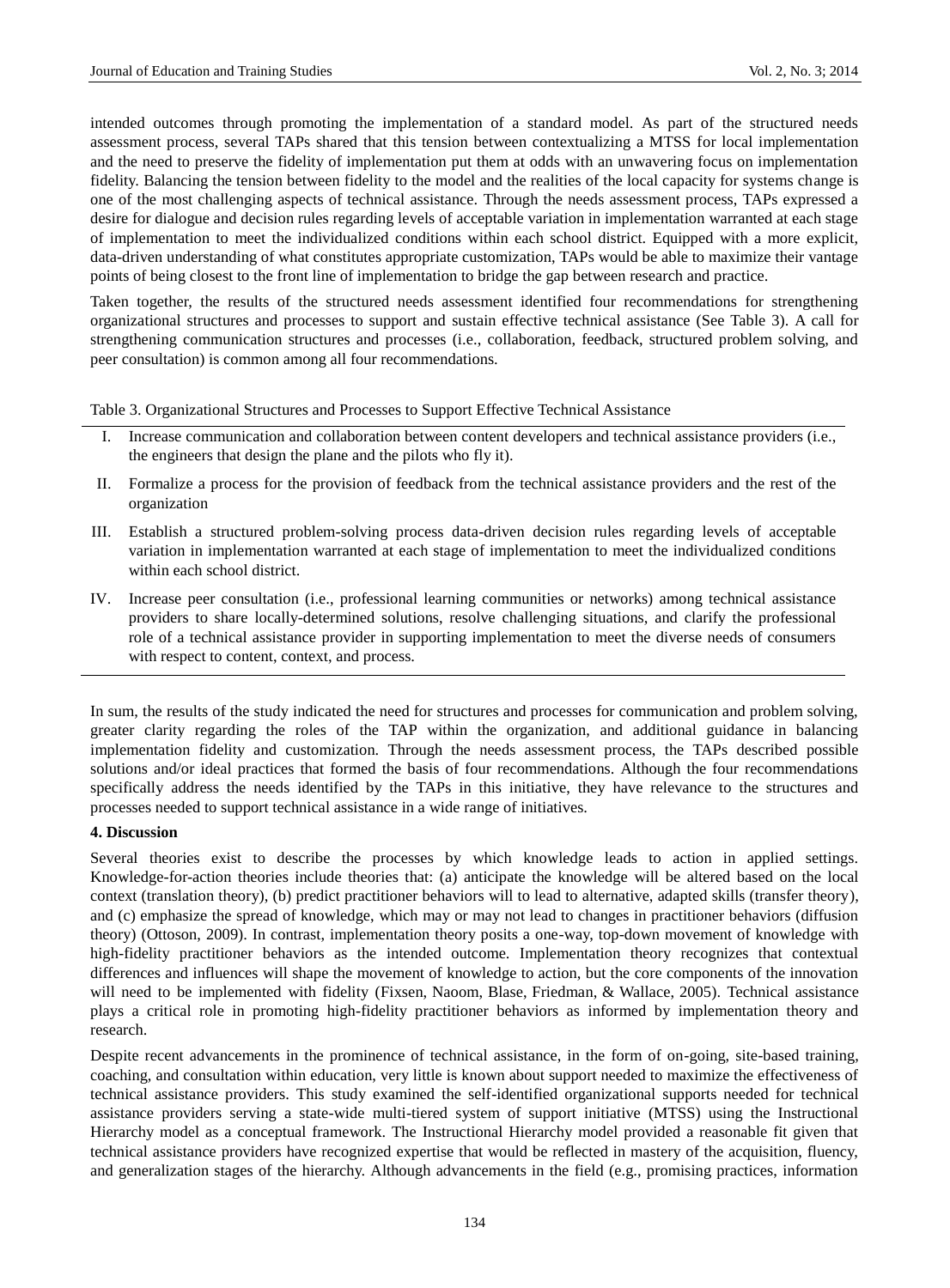technology) may require technical assistance providers need to acquire new skills, providers generally have the knowledge and skills needed to support high-fidelity practitioner behaviors within their initiative. The challenge inherent in technical assistance, therefore, rests in adaptation. This study sought to better understand the challenge of adaptation within technical assistance and the organizational structuress and processes needed to promote effective adaptation.

The results of the needs assessment yielded three major themes that persisted as challenges across Years 1 and 2: (a) structures and processes for communication and problem solving, (b) clarifying the role of the TAP, and (c) promoting fidelity of implementation among diverse school districts by balancing implementation fidelity and customization. Using the instructional hierarchy as a conceptual framework, these three themes reflect challenges of adaptation. Adaptation requires skill proficiency and knowledge of the relevant content, contexts, and processes in order to identify the core elements of a skill and modify its use in response to novel settings and situations (Haring & Eaton, 1978). Whereas replication involves the high fidelity adoption of an innovation with little or no allowance for modest modifications, mutual adaptation in a systems change context, involves the use of slight modifications to the innovation to optimize the fit within the local context (Coburn, 2003; Datnow et al., 2002; Hubbard & Mehan, 1999; Stringfield & Datnow, 1998). Adaptation presents tremendous challenges for technical assistance providers promoting fidelity of implementation among diverse school districts.

As a result of this needs assessment process, technical assistance providers described possible solutions and/or ideal practices. These self-generated recommendations focused on organizational structures and processes to increase effective communication across the organization and among the technical assistance providers. Although the recommendations for increased collaboration, feedback, a structured problem-solving process with data-driven decision rules, and peer consultation specifically address the needs identified by the technical assistance providers in this initiative, the recommendations have relevance to the structures and processes needed to support technical assistance in a wide range of initiatives.

The results of this study also have implications for the practice of adaptation in MTSS implementation. The balance between implementation fidelity and customization is central to MTSS implementation efforts nationally. Clearly implementation fidelity is critical. From the academic and behavior intervention research, it is generally recognized that lower levels of intervention fidelity undermine the effectiveness of the intervention (Sanetti & Kratochwill, 2009). However, the degree to which differences in intervention fidelity impact intervention outcomes is unknown and likely specific to a particular intervention (Sheridan, Bovaird, Glover, Garbacz, Witte, & Kwoon, 2012). Previous research indicates that even partial success in completing intervention components can produce the desired intervention outcome, depending on the intervention and its unplanned modifications (Gilbertson, Witt, LaFleur Singletary, & VanDerHeyden, 2007; Northup, Fisher, Kahang, Harrell, & Kurtz, 1997).

Fidelity of implementation will also be influenced by the stage of implementation a school district is in on the continuum ranging from exploration to installation to initial implementation to full implementation of the initiative (Fixsen et al., 2005). Technical assistance providers must discern a school district's stage of implementation in order to adapt their support to meet district needs, with more emphasis on high fidelity of implementation in the earlier stages of implementation, greater latitude in customization for districts in more advanced stages of implementation, and the ability to provide differentiated technical assistance throughout the continuum. Effective, differentiated technical assistance is reliant on providers being highly-skilled in adaptation.

As applied to a state-wide MTSS initiative, striking the balance between fidelity and local customization will require a structured problem-solving process and a series of decision rules for contextualizing implementation. Data-driven decision rules would be informed by co-plotting measures of implementation fidelity with targeted outcome measures to determine if the degree of implementation achieved is sufficient for the attainment of the goal or benchmark.

From the academic and behavior intervention literature, the process of balancing fidelity and customization could also involve listing all of the elements of implementation at a particular level (school, district, state regional support) and then distinguishing among these elements those that are core elements (i.e., non-negotiable) that constitute the initiative and that without which would sacrifice its effectiveness. Those that are negotiable could be modified slightly if needed (Hawkins, Morrison, Musti-Rao, & Hawkins, 2008). Separately, a list of deal breakers, the undesirable activities or conditions that reduce the effectiveness of the initiative, would need to be identified.

The two implications of this study, the application of the Instructional Hierarchy to focus on the challenge of adaptation and the resulting need for organizational structures and processes to increase communication (e.g., collaboration, problem solving, peer consultation), offer unique contributions to the future practice of technical assistance. Despite the current national prominence of technical assistance for embedded and sustained professional development, very little attention has been given to the needs of technical assistance providers and the organizational structures and processes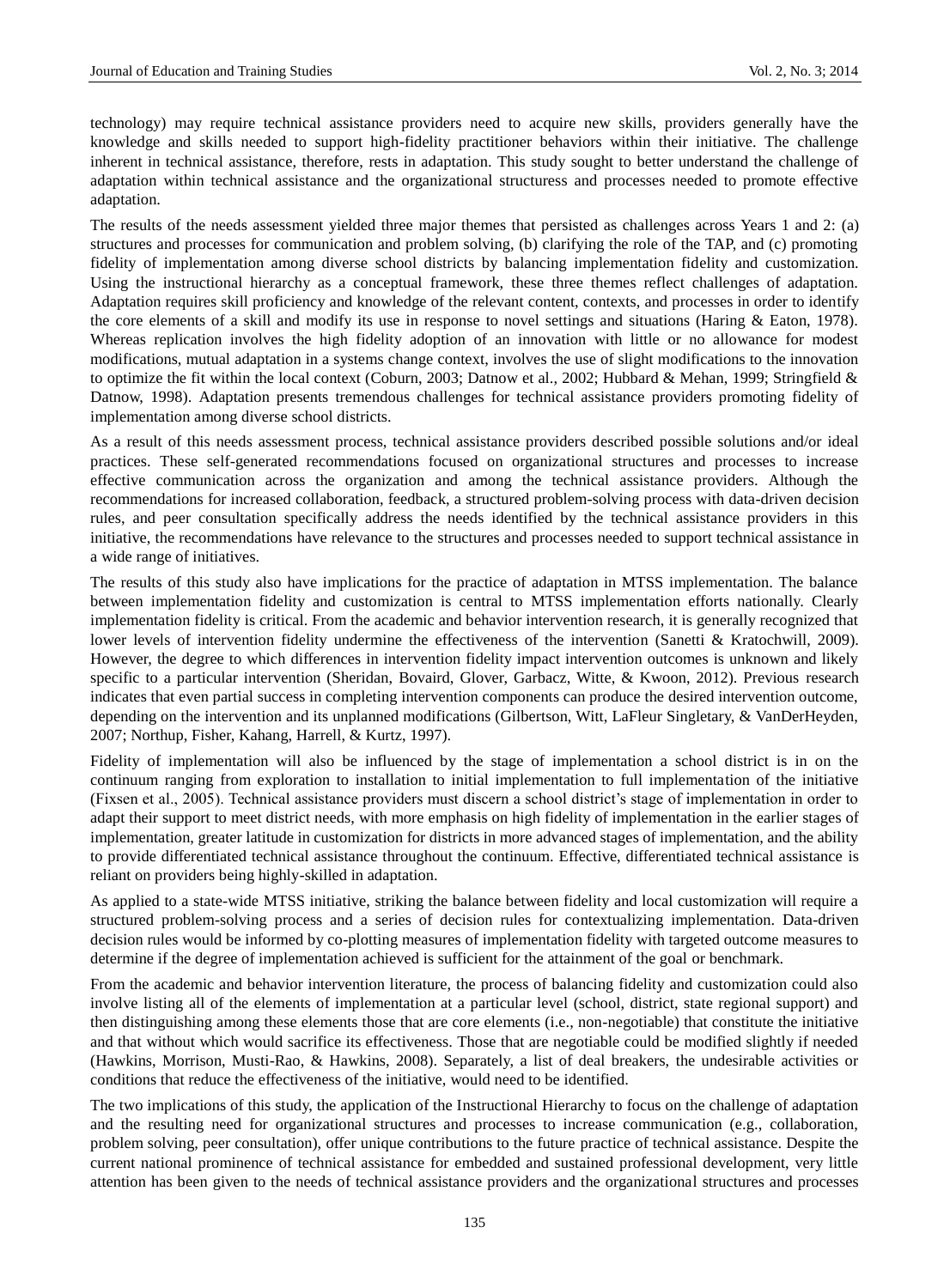needed to sustain effective technical assistance. Without the organizational supports needed to address the challenges of adaptation, technical assistance will not have the intended impact and capable technical assistance providers may not persist in their efforts to promote change. Effective and sustainable technical assistance requires initiatives institutionalize organizational structures and processes to provide support to those that support others.

This study has one primary limitation that must be taken into account when interpreting the findings. The results were based on the verbal and written responses of 10 individuals serving as technical assistance providers in one state-wide initiative. As such, the small sample size places restriction on the generalizability of the results. The technical assistance providers in this study served in a wide variety of settings within Michigan, which included urban Detroit and the sparsely populated Upper Peninsula. Given the diversity of settings in which the TAPs worked, this purposive sample, inclusive of all TAPs in the state-wide initiative, provided insight into the challenges of the provision of technical assistance, which may generalize to other states' efforts to promote MTSS.

As with any multi-layered initiative, the evolving nature of the initiative itself dictates that professionals within the organization function at a very high level of competency in complex applied setting with considerable independence. The instructional hierarchy has utility in understanding the organizational supports needed to maximize the impact of technical assistance providers. Given the complexity of promoting MTSS across unique school, district, and regional state support systems, organizational structures and processes for supporting the efforts of technical assistance providers is key to achieving implementation outcomes and realizing a true impact on student learning and behavior outcomes.

Building an effective, impactful, and sustainable system for technical assistance requires that the same intensity of focus on meeting the needs of practitioners be applying to meeting the needs of the technical assistance providers. The application of the Instructional Hierarchy to the practice of technical assistance acknowledges the advanced skills of technical assistance providers within their initiative, while recognizing the challenges of adaptation in often complex, uncharted, and diverse school systems. In this study, a structured needs assessment process resulted in three needs reflecting the challenges of adaptation along with four recommendations for improving organizational structures and processes to address these needs. This study extends the research literature on technical assistance by focusing on improving supports for technical assistance providers.

#### **Acknowledgements**

The authors wish to acknowledge all of the technical assistance providers who shared their insights as part of the structured needs assessment process, Steve Goodman and Anna Harms for their guidance and feedback throughout the process, and Elizabeth VanDeusen-MacLeod for her foundational research on technical assistance within the initiative.

#### **References**

- Algozzine, B., Horner, R. H., Sugai, G., Barrett, S., Dickey, S. R., Eber, L., Kincaid, D., et al. (2010). *Evaluation blueprint for school-wide positive behavior support*. Eugene, OR: National Technical Assistance Center on Positive Behavior Interventions and Support. Retrieved from [www.pbis.org](http://www.pbis.org/)
- Binder, C. (1996). Behavioral fluency: Evolution of a new paradigm. *The Behavior Analyst, 19* (2), 163-197.
- Brown-Chidsey, R., & Steege, M. W. (2005). *Response-to-intervention: Principles and strategies for effective practice.* New York: Guilford Press.
- Coburn, C. E. (2003). Rethinking scale: Moving beyond numbers to deep and lasting change*. Educational Researcher*, *32*(6), 3-12. http://dx.doi.org/10.3102/0013189X032006003.
- Daly, E. J. III, Martens, B. K., Barnett, D., Witt, J. C., & Olson, S. C. (2007). Varying intervention delivery in response-to-intervention: Confronting and resolving challenges with measurement, instruction, and intensity. *School Psychology Review*, *36*, 562-581.
- Datnow, A., Hubbard, L., & Mehan, H. (2002). *Extending educational reform: From one school to many*. London: Routledge/Falmer.
- Fixsen, D. L., Blase, K. A., Horner, R., & Sugai, G. (2009, February). Intensive technical assistance. *Scaling Up Brief #2*. Chapel Hill: The University of North Carolina, FPG, SISEP.
- Fixsen, D. L., Naoom, S. F., Blase, K. A., Friedman, R. M. & Wallace, F. (2005). *Implementation Research: A Synthesis of the Literature.* Tampa, FL: University of South Florida, Louis de la Parte Florida Mental Health Institute, The National Implementation Research Network (FMHI Publication #231).
- Gilbertson, D., Witt, J. C., LaFleur Singletary, L., & VanDerHeyden, A. (2007). Supporting teacher use of interventions: Effects of response dependent performance feedback on teacher implementation of a math intervention. *Journal of Behavioral Education*, *16*, 311-326. http://dx.doi.org/10.1007/s10864-007-9043-0